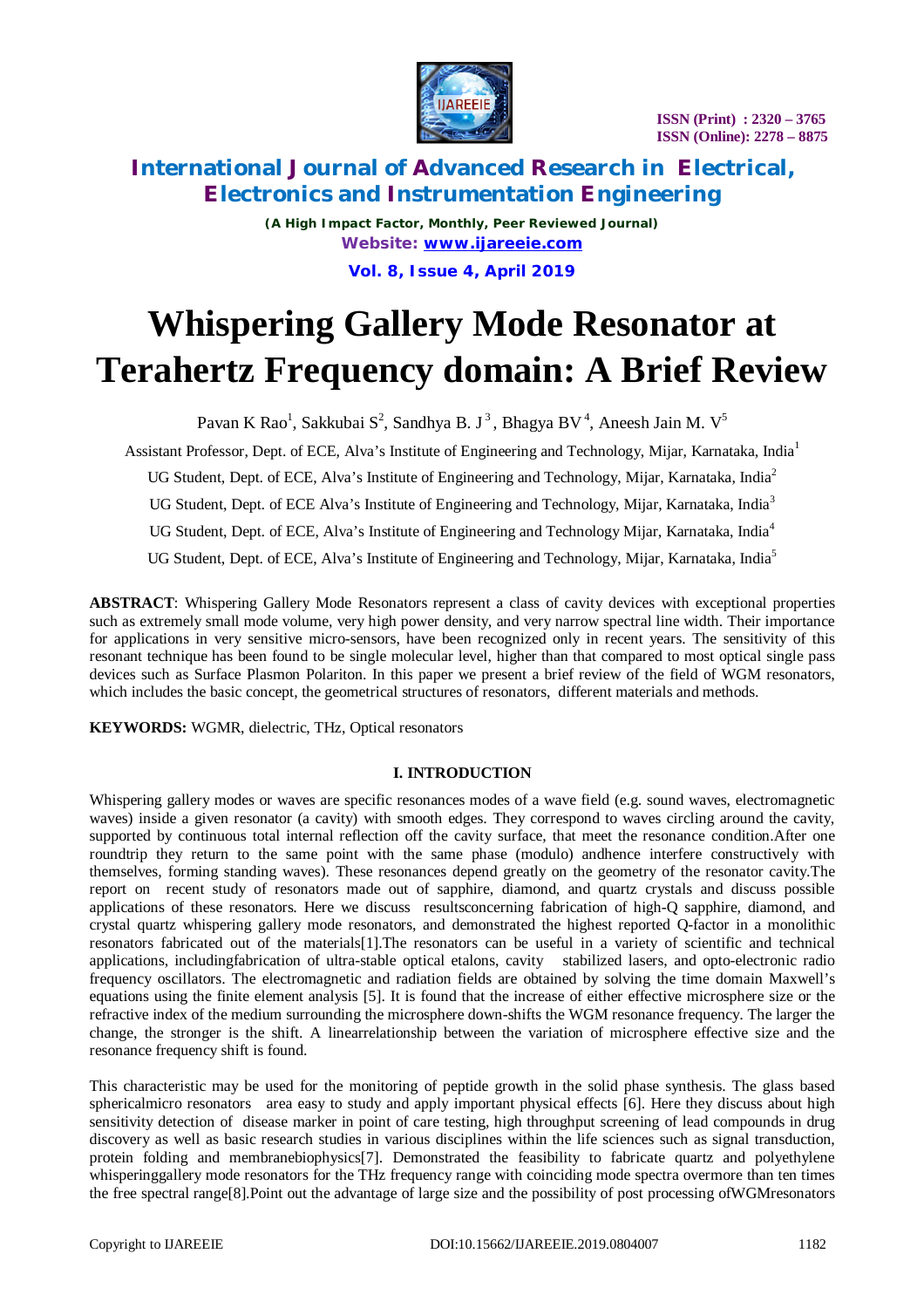

*(A High Impact Factor, Monthly, Peer Reviewed Journal) Website: [www.ijareeie.com](http://www.ijareeie.com)*

## **Vol. 8, Issue 4, April 2019**

in the Terahertz frequency range. This allows for designing, manufacturing and examining photonic molecules. Have been demonstrated this by fabricating two cavities with matched resonance spectra and coupling them to photonic molecules. The achieved mode splitting is in fine agreement with theoretical calculations. WGM is among the most sensitivity and accurate technique proposed to date for sensing and dielectric characterization[9]. The technique to measure strain using WGM sensors is analyzed by developing a theoretical framework. A combination of analytical and Finite Element Analysis (FEA) method is used to calculate the strain and change in the index of refraction of the microspherematerial, which are combined to obtain the shift in WGM[10].

#### **II. BASIC CONCEPT**

Resonant phenomena in cavities of acoustic and optical domains frequently depend on the geometric properties such as size and shape, and also on the composition of the cavities. Such resonances are often known as Morphology Dependent Resonances (MDRs). An important example of MDR is that of whispering gallery mode resonator in the acoustic domain. As mentioned in the introduction, the WGM in the acoustic domain comprises a moving pressure wave guided around a closed concave surface, like the whispering gallery in St. Paul's Cathedral shown in a schematic Figure 1(a).From geometric considerations, neglecting absorption, scattering, and material dispersion, these modes are guided by repeated total internal reflections and continue endlessly. However, in reality, the wave losses continue through the surface via absorption, scattering, and material dispersion, and mode undergoes a decay in its amplitude, in the absence of an external excitation, thereby causing a finite lifetime. It is important to note that WGM is a subclass of MDR and is characterized by its surface mode nature and high quality (Q) factor as a result of low losses.



#### **Fig 1: WGMs supported by total internal reflection in (a) an acoustic mode, and (b) an optical wave.**

Figure 1(b) shows the schematic of WGM in the optical domain illustrating WGMs can also occur in optical cavities having a closed concave interface. Among the important and simplest WGM geometries in the optical domain are discs/cylinders, spheres, and ring cavities which have been studied extensively during the last two decades. Since the resonators in the optical domain are in the region of few 10's of micrometers, they are generally difficult to fabricate and also tune to the optical waveguide, though they give rise to extremely high Q factor. On the other hand, THz waves have an advantage, since the WGMRs in the THz domain are in the sub-millimeter and millimeter range which are easy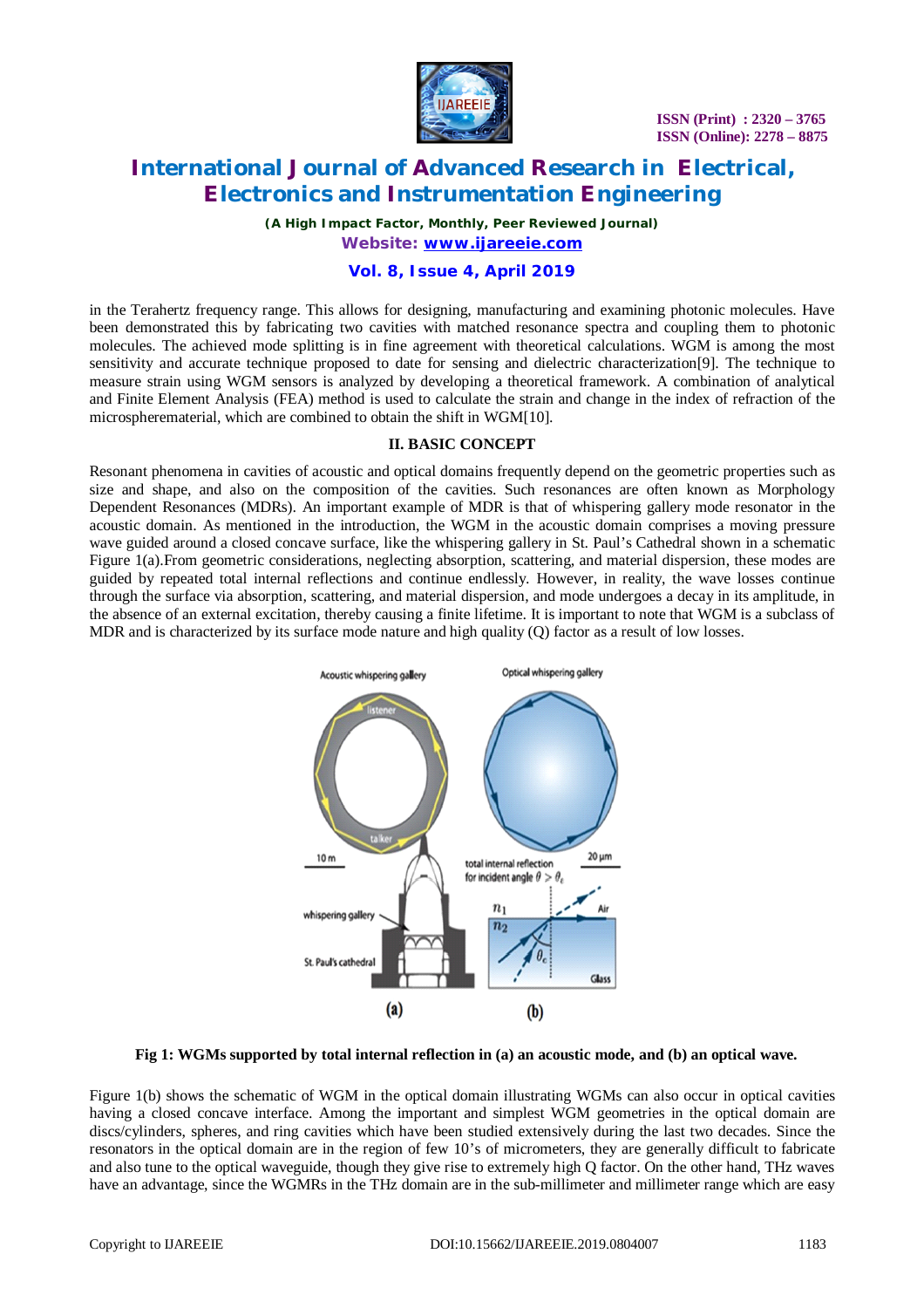

*(A High Impact Factor, Monthly, Peer Reviewed Journal) Website: [www.ijareeie.com](http://www.ijareeie.com)*

## **Vol. 8, Issue 4, April 2019**

to fabricate and also to tune to the THz waveguide. Hence, substantial work is going on currently on WGMRs in the THz domain.

## **III. THE Q-FACTOR OF WGMR DEPENDS ON FOUR CONTRIBUTING FACTORS AS FOLLOWS**

Quality factor due to decay caused by the fact that, unlike a flat surface, the total internal reflection from a curved surface leads to a radiation of thewave from the dielectric sphere. Such decay can be called as radiative decay. Corresponding to this phenomenon we define a radiative quality factor.Quality factor due to surface scattering losses due to residual surface irregularities.vQuality factor due to surface contamination. Quality factor due to material property of the resonator, this is related to the contribution due to absorption of light and bulk rayleigh scattering in the material of the micro resonator.

#### **IV. LITERATURE SURVEY**

#### **Types of materials used for observations**

#### **A. Sapphire**

Sapphire has high enough index of refraction and is easily machinable, it is well suited for planar integration. Mid-IR transparency of the material makes it promising for generation of frequency combs in this spectral region.

#### **B. Diamond**

Diamond has an extremely broad optical transparency window, there is little consistent experimental data on its attenuation within the window.The diamond that had approximately 20 ppb of nitrogen impurities in the solid, which results in extremely low levels of absorption across the whole transparency spectrum. This kind of a diamond was utilize to build the WGM resonator. Diamond parts for quantum computing applications have been produced in thin layers with nitrogen impurities below 1 ppb, and it can be foreseen that using the techniques exploited in the synthesis of these layers that in the future evenlower absorption bulk diamond can be produced.

#### **C. Quartz**

Glass is a non-crystalline, amorphous solid that is often transparent. The most familiar, and historically the oldest, types of manufactured glass are "silicate glasses" based on the chemical compound silicathe primary constituent of sand. Glass will transmit, reflect and refract light. Glass can be coloured by adding metallic salts, and can also be painted and printed. The varieties of glass differ widely in chemical composition and in physical qualities. Glasses of very different, and often much more expensive, compositions are made when special physical and chemical properties are necessary.

#### **DIFFERENT SHAPES OF WHISPERING GALLERY MODE RESONATOR (WGMR)**

#### **A. CYLINDRICAL**

WGMRs have the simplest geometry and are easy to fabricate.The simplest cylindrical WGMR, however, is constituted by a small piece of aconventional telecom single-mode optical fiber (chosen due to its high material quality), stripped from coating and suitably cleaned. In such a structure, a ray radiates along the tangent from the radiation caustic where the core mode loses its confinement and then is subject to total internal reflection at the boundary between the cladding and the air.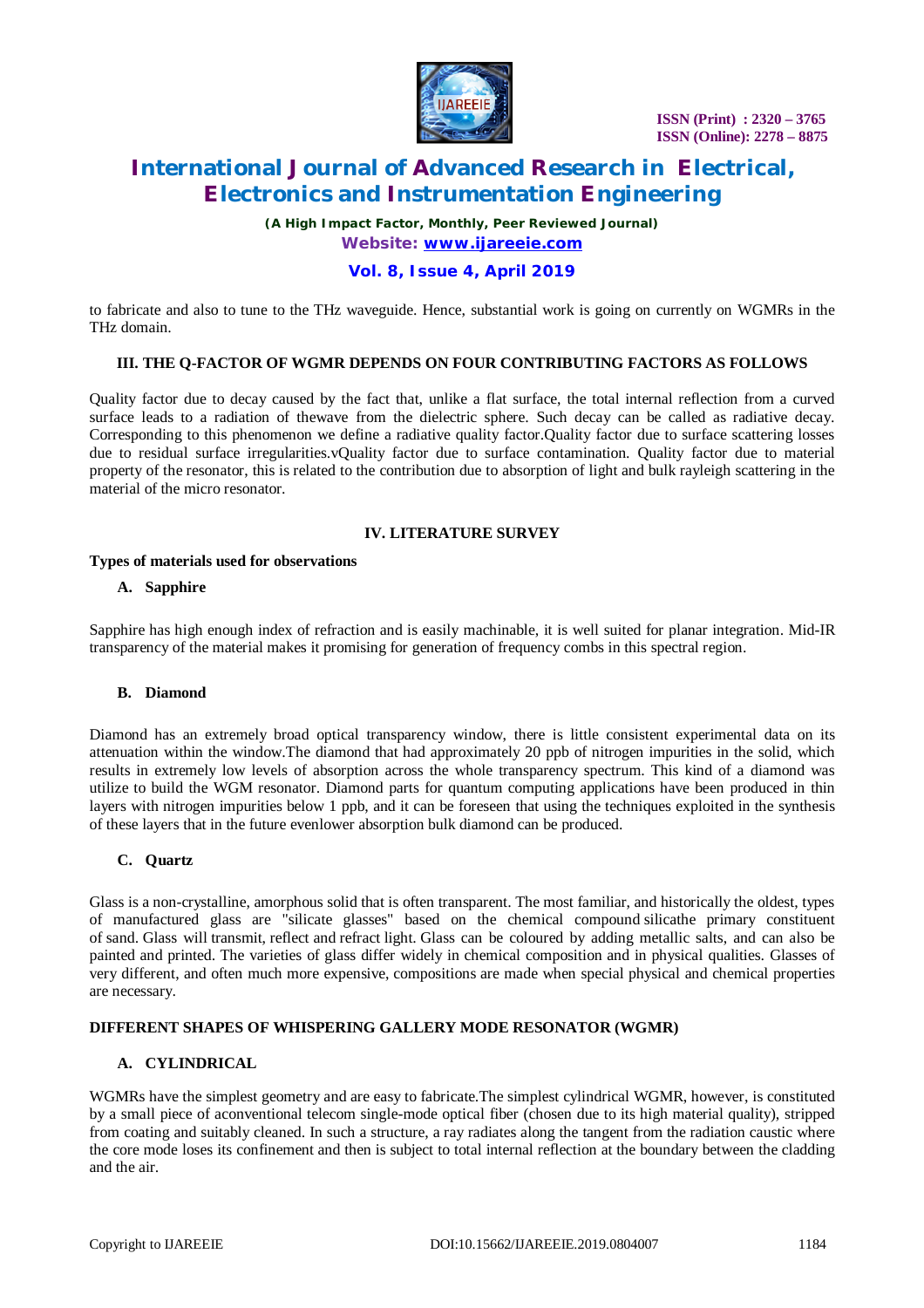

*(A High Impact Factor, Monthly, Peer Reviewed Journal) Website: [www.ijareeie.com](http://www.ijareeie.com)*

## **Vol. 8, Issue 4, April 2019**

## **B. SPHERICAL**

Micro spherical resonators are extremely simple to fabricate, can reach extremely high Q factors and were the first WGMRs tested as biosensors. A micro spherical resonators is constituted by spherical dielectric structures, where optical rays are total internal reflected. Due to minimal reflection losses and potentially very low material absorption, they provide high quality factor Q, leading to high energy density.

#### **C. MICRORING AND MICRODISC**

Microring and microdisc resonators have lower Q factors than other WGMRs, but can be easily fabricated. Depending on their size and the degree of deformation, these micro resonators can support several types of optical modes with significantly different Q-factors, near-field intensity distributions, and emission patterns.



**Fig 2: Image of microdisc**

#### **V. MEASUREMENT METHOD**

Primarily two types of measurement techniques can be used to accurately measure high Q-factor of WGM resonators based on the analysis of the intensity transmission transient profile namely, stationary approach and dynamical approach[3].

**Stationary approach**: The most common method used to measure the Q-factors of high and ultra-high-quality WGM microresonators involves linearly scattering of the frequency of a narrow probe laser at the input of the resonator and to simultaneously record its transmission. The frequency of the laser is linearly swept while keeping the amplitude  $|\sin(t)|$ constant. The source is modeled by as a monochromatic signal whose instantaneous frequency is written as  $v(t) = v_i + v_j$  $v<sub>s</sub>(t)$ , where  $v<sub>i</sub>$  is the initial frequency and  $v<sub>s</sub>$  is the frequency sweeping rate. The laser probe is attenuated only when it is tuned to the resonator frequency  $v_0$ (resonant frequency.

**Dynamical approach:** The Stationary approach is valid only for very low sweeping rates,  $v_s \ll v_{so}$ , which is necessary to record the stationary response of the resonator  $v_{so}$  is the scanning rate corresponding to bandwidth of the resonator. For higher frequency sweeping rates, the excitation cannot be considered as stationary and a ringing phenomenon strongly modifies the profile of the transmission spectrum due to the beating of the input and the intracavityfields.

#### **VI. APPLICATION**

- Use of photonic filters based on optical whispering gallery resonators is among the most developed applications of whispering gallery resonators. The intent is to use them for processing signals in optical communications, where ring resonators with Q-factors are adequate.
- Biosensing and other sensing applications, such as detection of analytes down to a single molecule, measuring changes in pressure, temperature by measuring changes in the Q-factor and resonant frequencies.
- The application of whispering gallery mode resonator are used very sensitive sensors which can be affected by things such as the pressure, temperature and chemical composition of their surroundings.